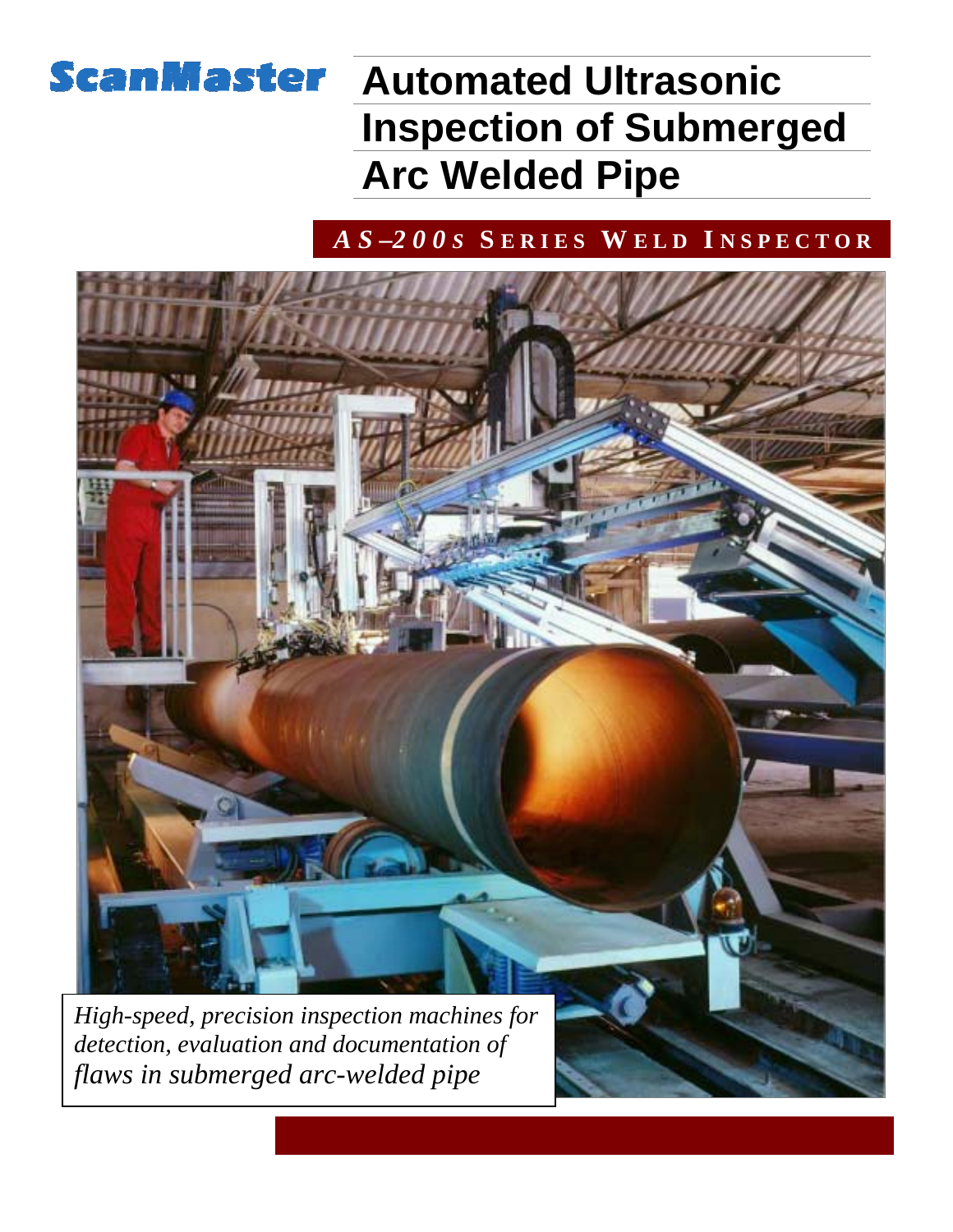# **PRODUCT DESCRIPTION**

| <b>Introducing the AS-200s</b><br><b>Series</b> | The AS-200s Series 'Weld Inspector' is intended for high-speed ultrasonic inspection of<br>longitudinal or spiral submerged arc welded (SAW) pipe. The machine is installed for continuous<br>on-line inspection, directly downstream from the welding head, or alternatively, is located off-line<br>for the final inspection of cut pipe after hydrostatic testing. Off-line mechanics include pipe<br>conveyor with synchronized pipe rotator for precise scanning of the weld line.                                                         |
|-------------------------------------------------|-------------------------------------------------------------------------------------------------------------------------------------------------------------------------------------------------------------------------------------------------------------------------------------------------------------------------------------------------------------------------------------------------------------------------------------------------------------------------------------------------------------------------------------------------|
| Suitable test parts                             | Process or conveyor-fed welded pipe from 600mm (24in) to 2000mm (80in) diameter and from<br>3mm ( $1/8$ in - AA) to 35mm ( $1\frac{1}{2}$ in - EE) wall thickness.                                                                                                                                                                                                                                                                                                                                                                              |
| <b>Inspection technique</b>                     | Contact inspection with water coupling, using transducer bubblers and hardened replaceable<br>wear shoes.                                                                                                                                                                                                                                                                                                                                                                                                                                       |
| <b>Inspection mechanics</b>                     | Column or gantry-supported multi-channel inspection head, with vertical, axial and rotational<br>adjustment for each pipe diameter and weld pitch. The basic inspection head accommodates<br>four independently adjustable transducer bubblers and wear shoes, for operation in the 'K' or 'X'<br>inspection configuration to detect longitudinal and transverse flaws and confirm continuous<br>ultrasonic coupling. Additional probes and ultrasonic channels are added for enhanced flaw<br>detection and classification in heavy-wall pipe. |
| <b>Weld seam tracking</b>                       | Selection of contact or non-contact motorized weld-seam tracking mechanism maintains the<br>inspection head to within $+/- 1.5$ mm (0.06") of centerline alignment.                                                                                                                                                                                                                                                                                                                                                                             |
| <b>Transducers</b>                              | RSA Series shear wave transducers, with frequencies in the range from 2 to 5MHz selected<br>according to flaw sensitivity requirement for the inspected pipe wall thickness. Transducers are<br>aligned and fixed in the water coupling bubblers with easy-to-use quick-disconnect fasteners.                                                                                                                                                                                                                                                   |
| Inspection of pipe ends                         | Special end fixture for detection of delaminations on pipe ends. Applied after hydrostatic testing.                                                                                                                                                                                                                                                                                                                                                                                                                                             |

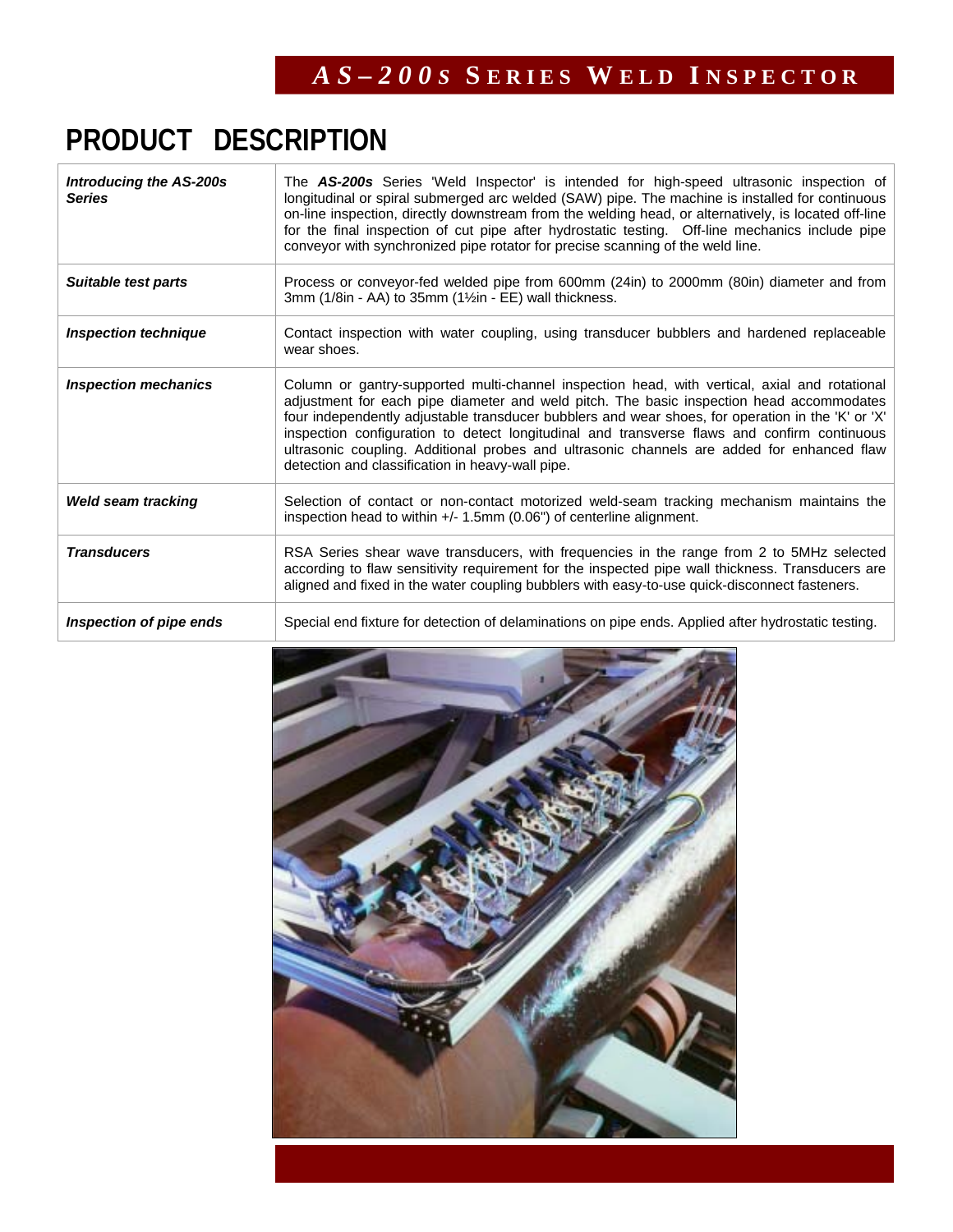## *A S – 2 0 0 S* **S E R I E S W E L D I N S P E C T O R**

| Inspection of pipe wall                         | Optional mechanical fixtures for detection of flaws in the pipe wall. 20 to 100 percent volumetric<br>coverage, per customer specification.                                                                                                                                                                                                                                                                                  |
|-------------------------------------------------|------------------------------------------------------------------------------------------------------------------------------------------------------------------------------------------------------------------------------------------------------------------------------------------------------------------------------------------------------------------------------------------------------------------------------|
| upi-100 ultrasonic hardware                     | Multi-channel <i>upi-100</i> rack-mount ultrasonic instrument with built-in Pentium CPU and RPP<br>programmable pulser preamplifiers for all channels. The basic instrument configuration includes<br>six channels, with expansion capacity to 16 channels for enhanced flaw detection in heavy-wall<br>welds. One to four operator-selected hardware gates per channel, with one or two alarm<br>threshold levels per gate. |
| ScanMaster AS-200<br><i>inspection software</i> | <b>AS-200</b> production-line inspection software for on-line flaw detection and evaluation.<br>AND/OR/NOR inspection algorithm combines ultrasonic signals from one or more gates for on-<br>line event classification. Event alarming can be displayed on-screen and used to operate digital<br>$I/O$ .                                                                                                                    |
| <b>Output interface</b>                         | System is supplied with a standard dual-port or optional eight-port output interface used for flaw<br>marking by paint and for the operation of other devices, such as visual and audial alarms.                                                                                                                                                                                                                             |
| <b>Operator control console</b>                 | 35U environment-proof control cabinet. Ultrasonic signal and flaw displays on 19" TFT screen.                                                                                                                                                                                                                                                                                                                                |
| <b>Test reports</b>                             | A test report documenting inspection results can be automatically produced at the end of each<br>inspection sequence. Standard or tailor-made test reports. The report lists the detecting channel,<br>gate and threshold level (1 or 2), position, strength (signal amplitude) and length along the weld<br>line for each detected flaw.                                                                                    |
| <b>Remote Communication</b>                     | LAN communication with a host computer or remote data processing station, providing maximum<br>flexibility for the automation of inspection and data analysis and archiving procedures.                                                                                                                                                                                                                                      |